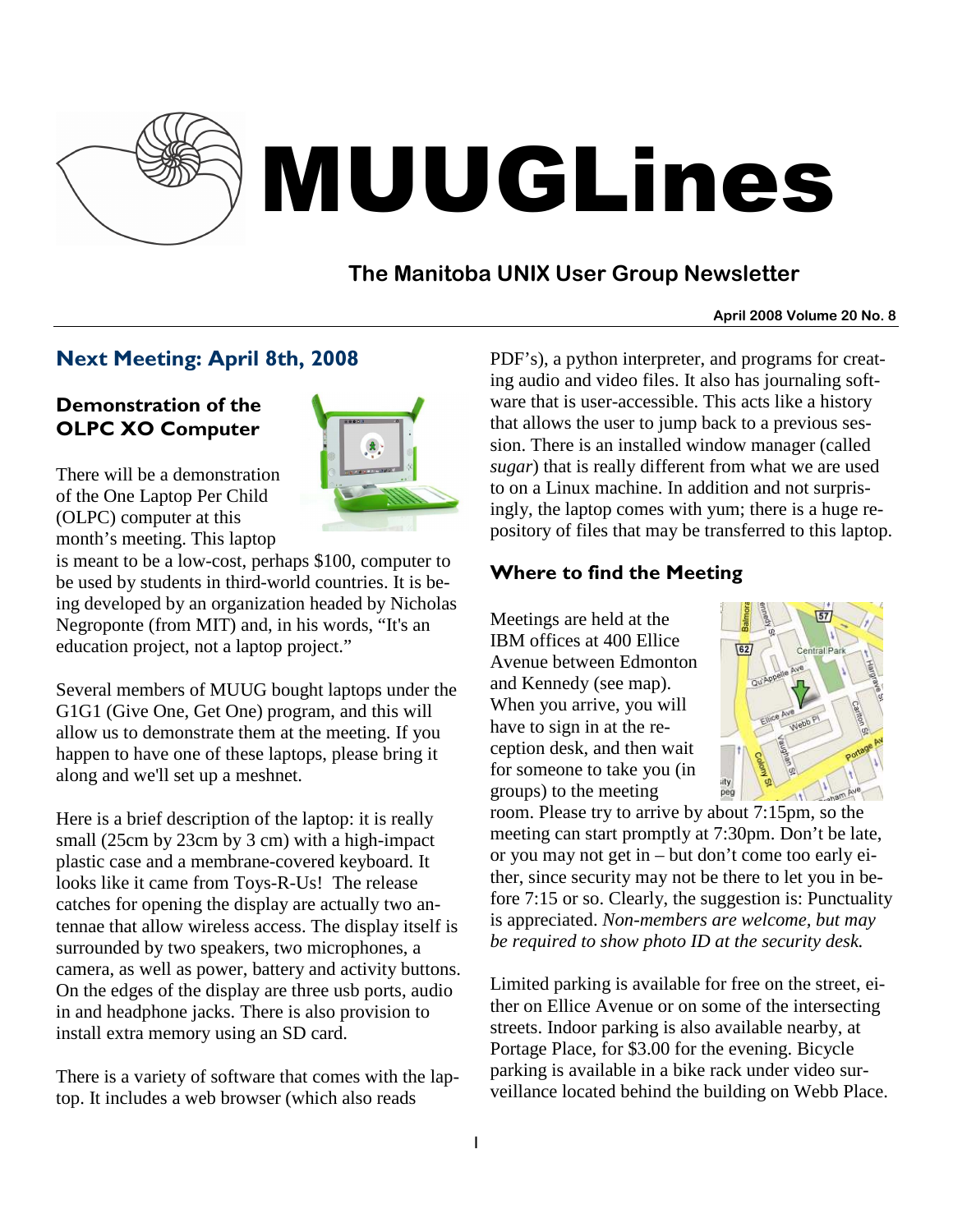## Upcoming Meetings:

#### May 13th, 2008: TBA

*Future meeting topics are subject to change. Please check the MUUG web site for the most up-to-date details.* 

## MUUG Meetings on Google Calendar

MUUG meetings are now listed on Google Calendar! If you're using Google Calendar, you can have these events added to your own calendar. Here's how:

- Log into your Google Calendar/Gmail account
- In a new tab (or window), go to this URL: **<http://www.google.com/calendar/gallery>**
- Search for the word: **MUUG**
- It should be the first one on the list, so just click the "**Add to Calendar**" button.

These calendar events are maintained and updated by Montana Quiring.

### Blocking SSH Probes With Iptables

#### *By Gilbert Detillieux*

If you run a UNIX or Linux system that's accessible via SSH on the Internet, one of the recent annoyances you've most likely faced is the swarms of script kiddies using brute-force probing on your SSH port. Even if you don't have to worry about your SSH daemon being vulnerable, or about having accounts with weak passwords, just having to deal with the extra traffic and the clutter in your log files is annoying enough that you'll probably want a solution of some kind.

Some have suggested configurations that limit unsuccessful logins on a particular account before disabling it, but this does little to guard against this sort of probing, and may only result in legitimate accounts being disabled needlessly. Others have suggested installing add-on daemons, such as sshguard

(**[sshguard.sourceforge.net](http://sshguard.sourceforge.net/)**), to watch the logs, and then dynamically block offending IP addresses.

For Linux users, iptables provides a much simpler and almost maintenance-free solution. Simply put the following in your list of iptables commands, before any commands that would accept connections on port 22 (SSH):

iptables -A INPUT -m state --state NEW -p tcp --dport 22 -m recent --name sshprobe --set iptables -A INPUT -m state --state NEW -p tcp --dport 22 -m recent --name sshprobe --rcheck --seconds 60 --hitcount 8 -j DROP

The first command tags new SSH connections, and the next one will drop connection request if more than 8 of them happen within a rolling 60-second window. (Feel free to adjust the duration or hit count.) If you want to log some of the probe attempts (but not all, since this would generate a lot of the log file clutter we're looking to avoid), you can add commands such as the following, after the previous two:

```
iptables -A INPUT -m state --state NEW -p tcp 
 --dport 22 -m recent --name sshprobe --rcheck 
 --seconds 60 --hitcount 4 -j LOG --log-prefix 
 SSH-REJECT: 
iptables -A INPUT -m state --state NEW -p tcp 
 --dport 22 -m recent --name sshprobe --rcheck 
 --seconds 60 --hitcount 4 -j REJECT 
 --reject-with tcp-reset
```
The first command logs connection request if more than 4 of them happen within a rolling 60-second window. (But less than 8, in which case the earlier filter rule will drop the packets.) The last command then rejects the packet with a TCP reset, so the client will know that the connection was refused. (This may be useful as you're testing this out, in case legitimate connections are affected.)

After putting in this sort of filtering, you'll probably want to thoroughly test out your normal use of SSH, to be sure you're not preventing legitimate clients from connecting. Check your logs for rejected connections too, and adjust duration and hit counts if needed. You may also want a filtering rule, before all of the above, to accept SSH connections without restriction from particular, trusted addresses. This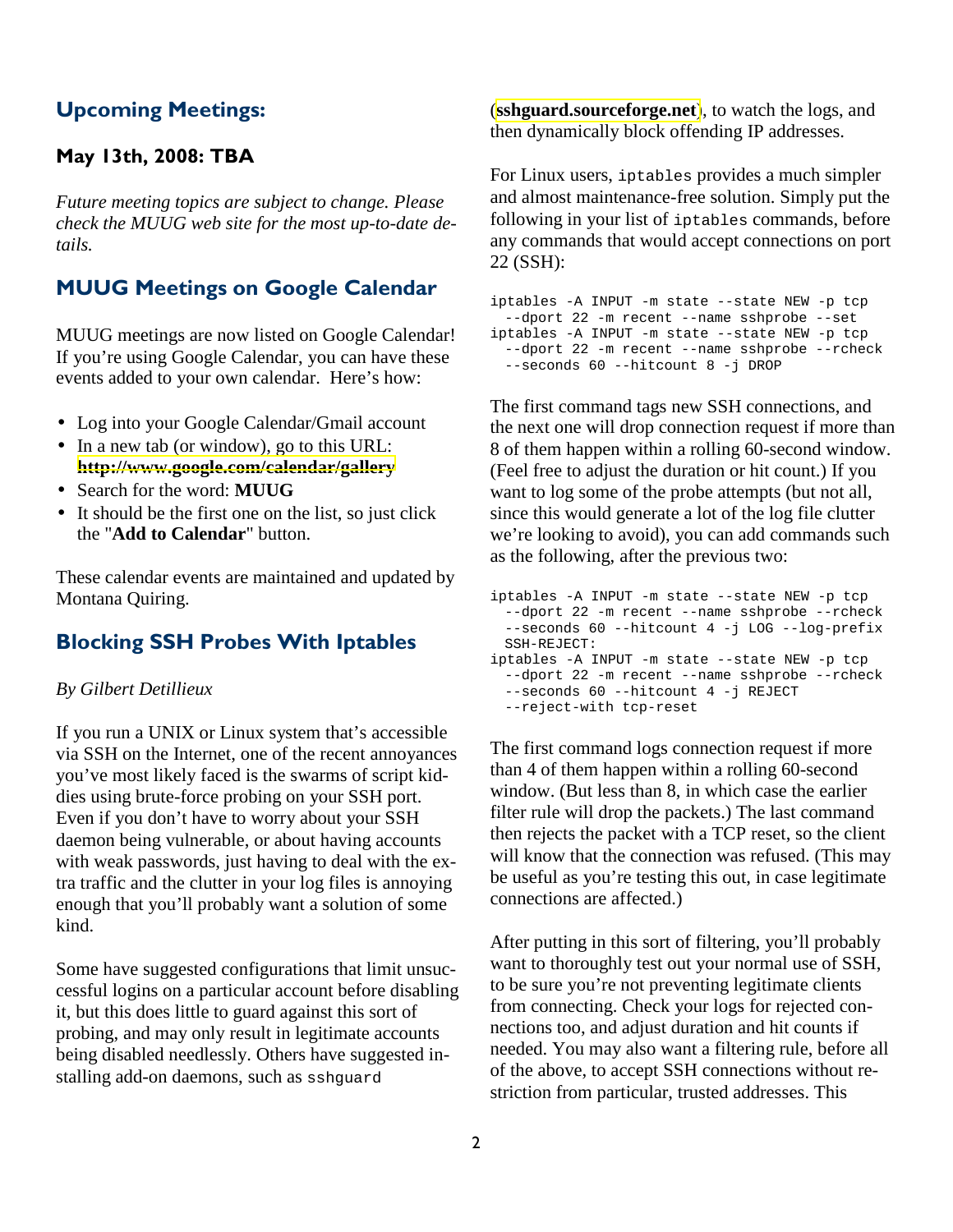would be useful, for example, if you allow noninteractive, password-less SSH connections (using key exchange) from particular clients, since such connections might occur at a fast enough rate to trigger filtering otherwise.

If you're running a Red Hat or Fedora Linux system, you can put the above lines in the configuration file /etc/sysconfig/iptables, without the iptables command name, and adjusting the INPUT queue name accordingly. (Place them just before the line accepting connections on TCP port 22.) The lines would look something like this:

```
-A RH-Firewall-1-INPUT -m state --state NEW -p 
 tcp --dport 22 -m recent --name sshprobe --set 
-A RH-Firewall-1-INPUT -m state --state NEW -p 
 tcp --dport 22 -m recent --name sshprobe 
 --rcheck --seconds 60 --hitcount 8 -j DROP 
-A RH-Firewall-1-INPUT -m state --state NEW -p 
 tcp --dport 22 -m recent --name sshprobe 
 --rcheck --seconds 60 --hitcount 4 -j LOG 
 --log-prefix SSH-REJECT: 
-A RH-Firewall-1-INPUT -m state --state NEW -p 
 tcp --dport 22 -m recent --name sshprobe 
 --rcheck --seconds 60 --hitcount 4 -j REJECT 
 --reject-with tcp-reset
```

```
-A RH-Firewall-1-INPUT -m state --state NEW -m 
 tcp -p tcp --dport 22 -j ACCEPT
```
The idea for this came from the following web site: **[http://www.teaparty.net/technotes/ssh-rate](http://www.teaparty.net/technotes/ssh-rate-limiting.html)[limiting.html](http://www.teaparty.net/technotes/ssh-rate-limiting.html)**. You could also find many similar variations on this theme by searching online for the keywords iptables, recent, hitcount, and ssh.

## Xen and the Art of Virtual Machine **Maintenance**

#### *By Montana Quiring*



I finally got the nerve up

to take another crack at creating some Xen virtual machines. My previous attempt was fraught with all kinds of problems until I eventually ran out of time. This time around I had my share of problems but I am able to give you a Xen tutorial of sorts that someone new to Xen should be able to follow and get up and running in less than one day.

The OS I'm working with is CentOS 5.1. Why not Ubuntu, or Debian, or distro X? I dunno. I guess it drew the short stick. I'm running it on a fairly old x86 machine (1.6Ghz with 1 GB of RAM) that doesn't appear to support hardware virtualization. This tutorial will give you 10 easy steps to help you create a CentOS virtual machine on a CentOS install.

**Step 1:** Do an install of CentOS 5.1 with at least the Virtualization and Gnome categories checked (Troy, you can install KDE) and then update it so that its packages are current.

**Step 2:** Patch the "Virtual Machine Manager" so that you have the option to use "Shared physical device" in Step 8. See this URL:

#### **<http://bugs.centos.org/view.php?id=2516>**

NOTE: If you need them, instructions on how to apply it are at the bottom of the web page.

**Step 3: Run the "Virtual Machine Manager" under** Applications -> System Tools

**Step 4:** Click the "New" button on the bottom of the window and off we go into the wizard....

**Step 5:** Work your way through the wizard till you get to the virtualization type page. This tutorial only talks about para-virtualization, but feel free to try "Fully Virtualized" if the option is there and you are feeling adventurous.

**Step 6:** Now it should ask you for some install media. Enter the following into the "Install Media Field":

#### **<http://centos.arcticnetwork.ca/5.1/os/i386/>**

NOTE: You may want to use a different URL if you are running a 64-bit machine or you prefer a different source.

**Step 7:** For storage space, I chose a "Simple File", cuz I like simple... and I like the simplicity of backing up a single file. Make sure "Allocate entire virtual